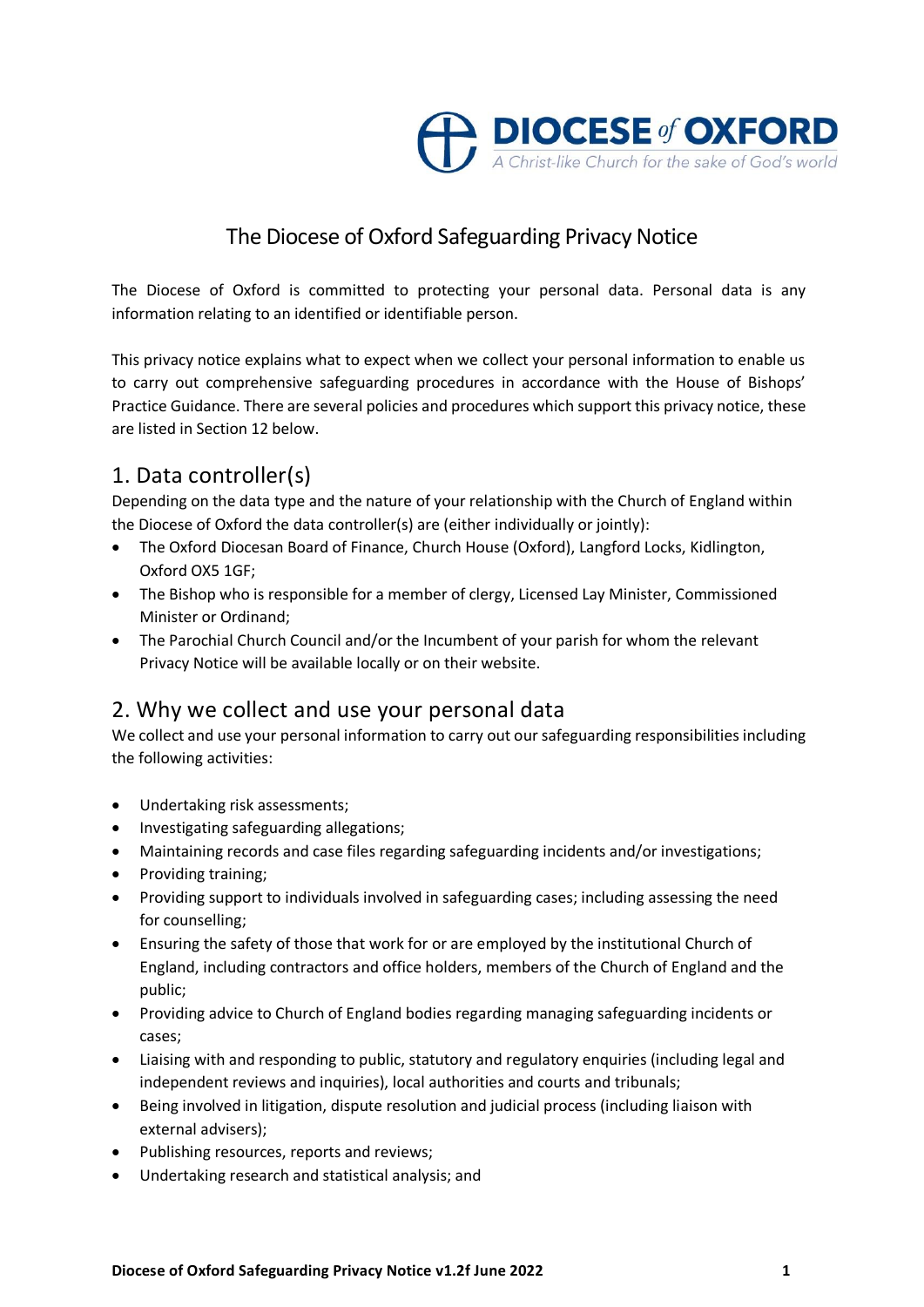• Managing archived records for historical and research reasons, including the management and administration of access to our collections.

#### 3. The categories of personal data we collect:

The types of information we process include:

- Name;
- Title;
- Marital status;
- Gender;
- Nationality;
- Job title/position;
- Dates (birth, joined, ordination, education, death etc.);
- Contact information work and personal (Address; phone numbers);
- Honours;
- Family names and details, including wider family;
- Lifestyle and social circumstances;
- Socio-economic details;
- Employment and appointments;
- Education details;
- Training attendance/certification; and
- Housing needs;

We also process "special categories" of information that may include:

- race;
- ethnic origin;
- politics;
- religion;
- trade union membership;
- health;
- sex life; or sexual orientation; and
- criminal allegations, proceedings or convictions, including DBS status;

We process personal information about:

- current, retired and prospective clergy;
- employees (see wording below);
- volunteers;
- individuals involved in or connected with legal claims, inquiries, reviews and dispute resolution;
- professional advisers and consultants;
- individuals whose safety has been put at risk;
- children and parents/carers;
- complaints of misconduct and unlawful acts;
- details of misconduct and unlawful acts e.g. the nature of any allegations; and
- individuals who may pose a risk.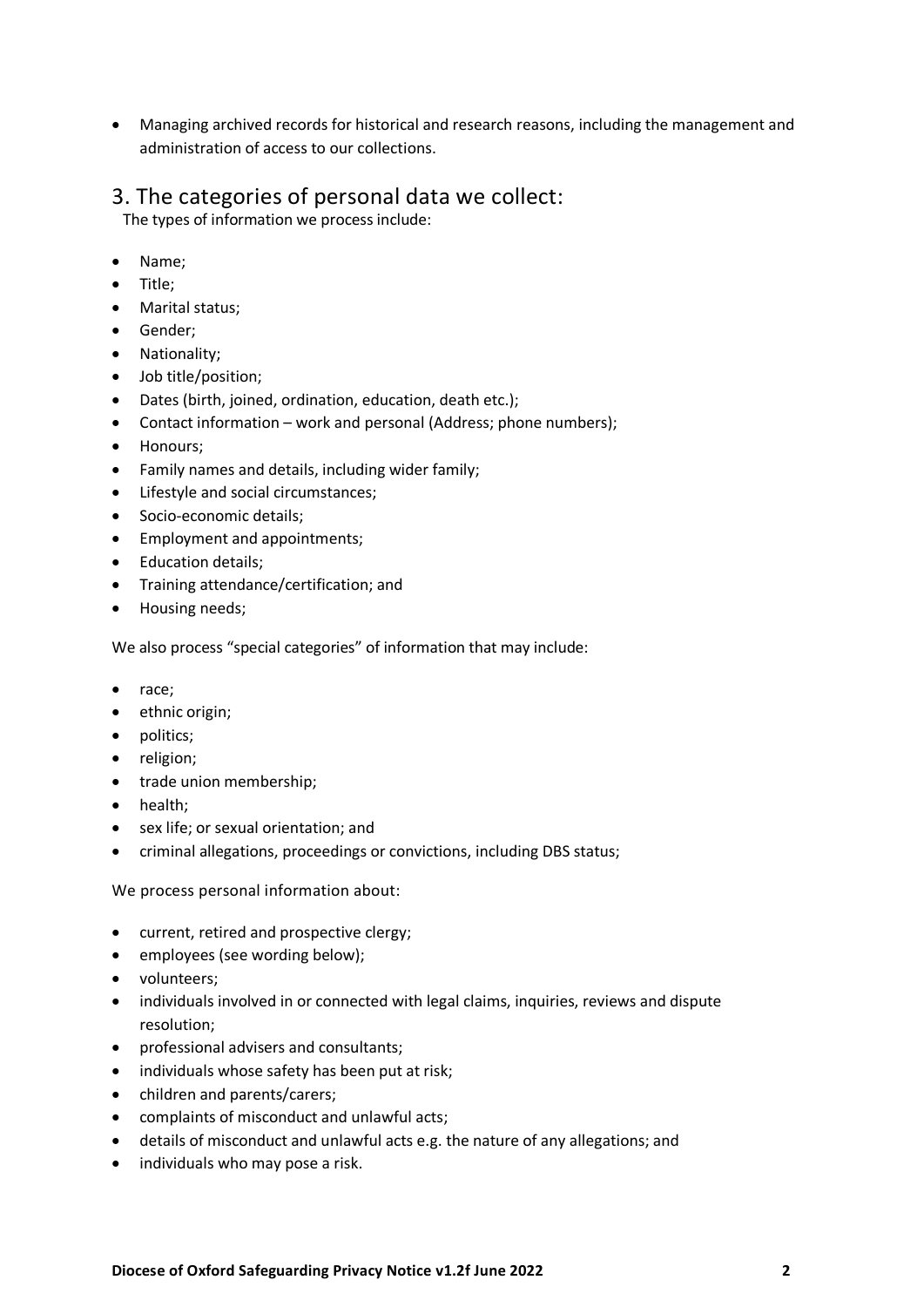The following types of documents or correspondence may be processed:

- Records of alerts, notifications, concerns or allegations;
- Disciplinary, case and personal files;
- Risk Assessments;
- Confidential declaration forms;
- Recruitment documentation e.g. DBS checks;
- Training records;
- Referrals;
- Self-referrals;
- Minutes of meetings;
- Correspondence, including letters, emails etc.;
- Telephone call notes;
- Records of enquiries, advice sought or provided;
- Records provided by the police or statutory agencies; and
- Notifications to external parties e.g. police, local authorities, the Charity Commission, insurers etc.

#### 4. The lawful basis for using your information

We collect and use personal data as explained below.

• Legitimate interest – we may need to process your information to undertake safeguarding tasks, including doing all that we reasonably can to ensure that no-one is at risk of harm during Church of England activities.

#### Legitimate Interest Assessment

We have undertaken a Legitimate Interest Assessment which sets out why we have a legitimate interest.

| We have a specific purpose with a<br>defined benefit                                                               | The consideration of matters which are brought to our<br>attention in order that, amongst other things, we can<br>identify any potential wrongdoing, inappropriate<br>behaviour, or unlawful conduct, and put in place a<br>safer way of working across the Church of England to<br>manage risk. |
|--------------------------------------------------------------------------------------------------------------------|--------------------------------------------------------------------------------------------------------------------------------------------------------------------------------------------------------------------------------------------------------------------------------------------------|
| The processing is necessary to<br>achieve the defined benefit.                                                     | Unless we properly appreciate the detail of the matters to<br>which are referred we cannot take steps to ensure that we<br>have provided the most appropriate safeguarding                                                                                                                       |
| The purpose is balanced against, and<br>does not override, the interests,<br>rights and freedoms of data subjects. | There is the risk of significant and/or serious harm to<br>others if unsuitable individuals are appointed. This risk is<br>greatest where allegations are not properly addressed.<br>This is balanced against, and does not override interests,<br>rights and freedoms.                          |

For a copy of the full Legitimate Interest Assessment, please contact our Data Protection Coordinator, whose contact details are set out at section 11 below.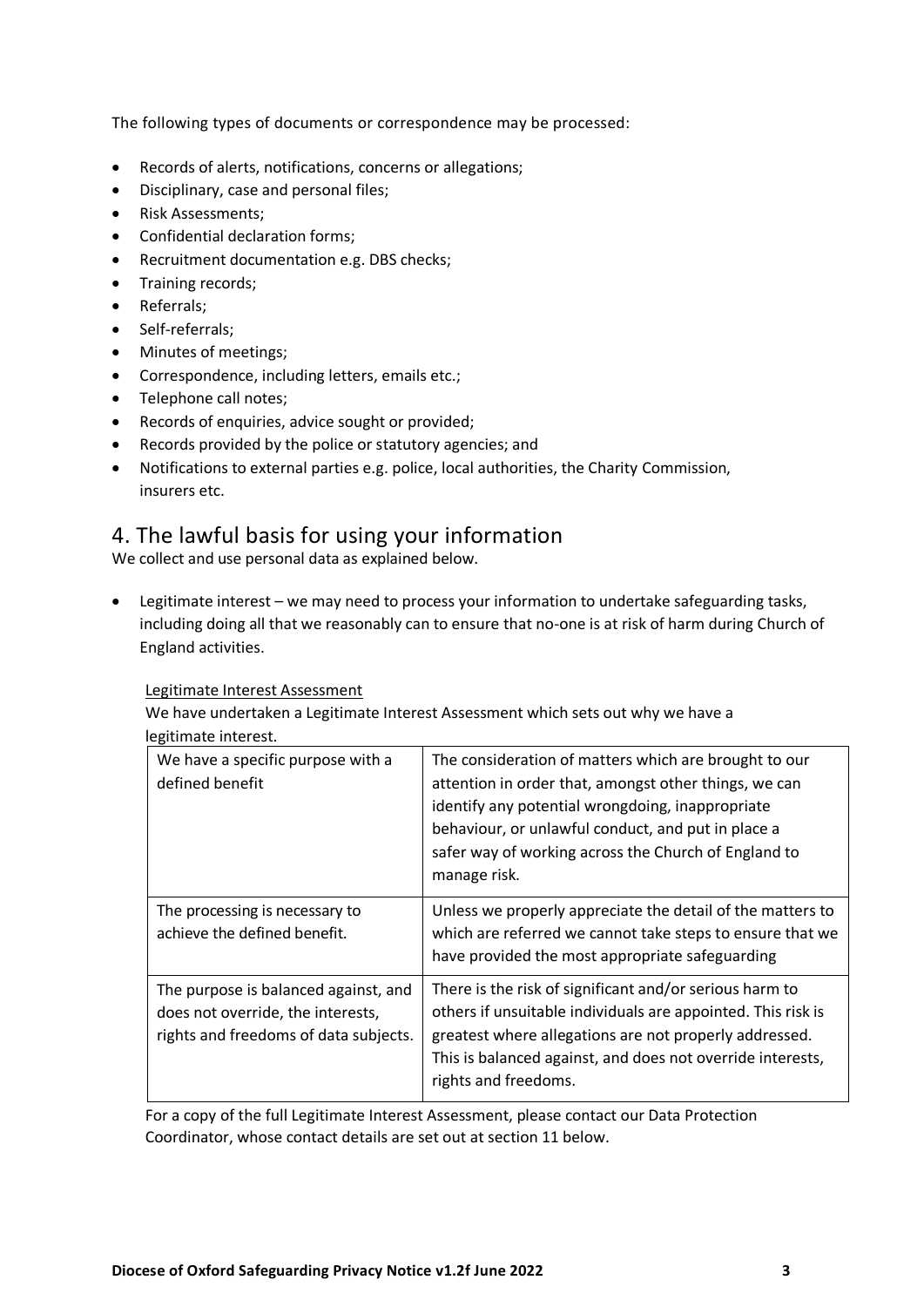• Legal obligation – we may need to process your information in order to comply with a legal obligation, such as under the Inquiries Act 2005 which may compel us to provide personal data for the purposes of a statutory inquiry, or a referral to the Disclosure and Barring Service under the Safeguarding Vulnerable Groups Act 2006, or an order of a court or tribunal.

#### Special categories & criminal information

- Substantial public interest (protecting the public against dishonesty etc.) we may need to process your information where necessary for the protection of members of the public generally against seriously improper conduct, and from any failures in connection with, the Church of England's activities, or for safeguarding purposes.
- This lawful basis is applied in the UK only, with reference to the GDPR Article 9(2)(g), and the Data Protection Act 2018 Schedule 2, paragraph 11. For those based outside the UK in other jurisdictions, they will have to ensure that their Member State law provides similar or equivalent use of  $9(2)(g)$ .
- Legal claims we may need to process your information where there is a legal claim, or in connection with a judicial process.
- Archiving we may keep your information for archiving purposes in the public interest, scientific or historical research purposes or statistical purposes.

#### 5. Who we collect from or share your information with:

Where necessary (or required), we collect from or share information with:

- Parishes e.g. Parochial Church Councils (PCCs) and relevant PCC members, diocesan bodies, bishops' offices and cathedrals.
- Links to these documents can be found in Section 12.
- candidates, prospective employees, employees or other staff members (including contractors, workers, consultants and volunteers, including members of any "Core Group")
- legal representatives
- parties and individuals involved in or connected with legal claims, inquiries, reviews and dispute resolution (including mediation and arbitration)
- healthcare, social and welfare organisations or providers of health, social care or welfare services
- educational institutions
- governance bodies and committees
- 3rd party data processors
- local and central government
- both houses of parliament and members of parliament
- regulatory and statutory bodies
- law enforcement and prosecuting authorities
- courts and tribunals and providers of legal services
- members of the judiciary
- charitable, religious and voluntary organisations
- survey and research organisations
- statutory, public, regulatory or other legal or independent reviews or inquiries, including any "lessons learned" reviews

Once your information has been collected by a church body in the Diocese of Oxford it may be used by other church bodies, where necessary, to provide a complete service to you, and we do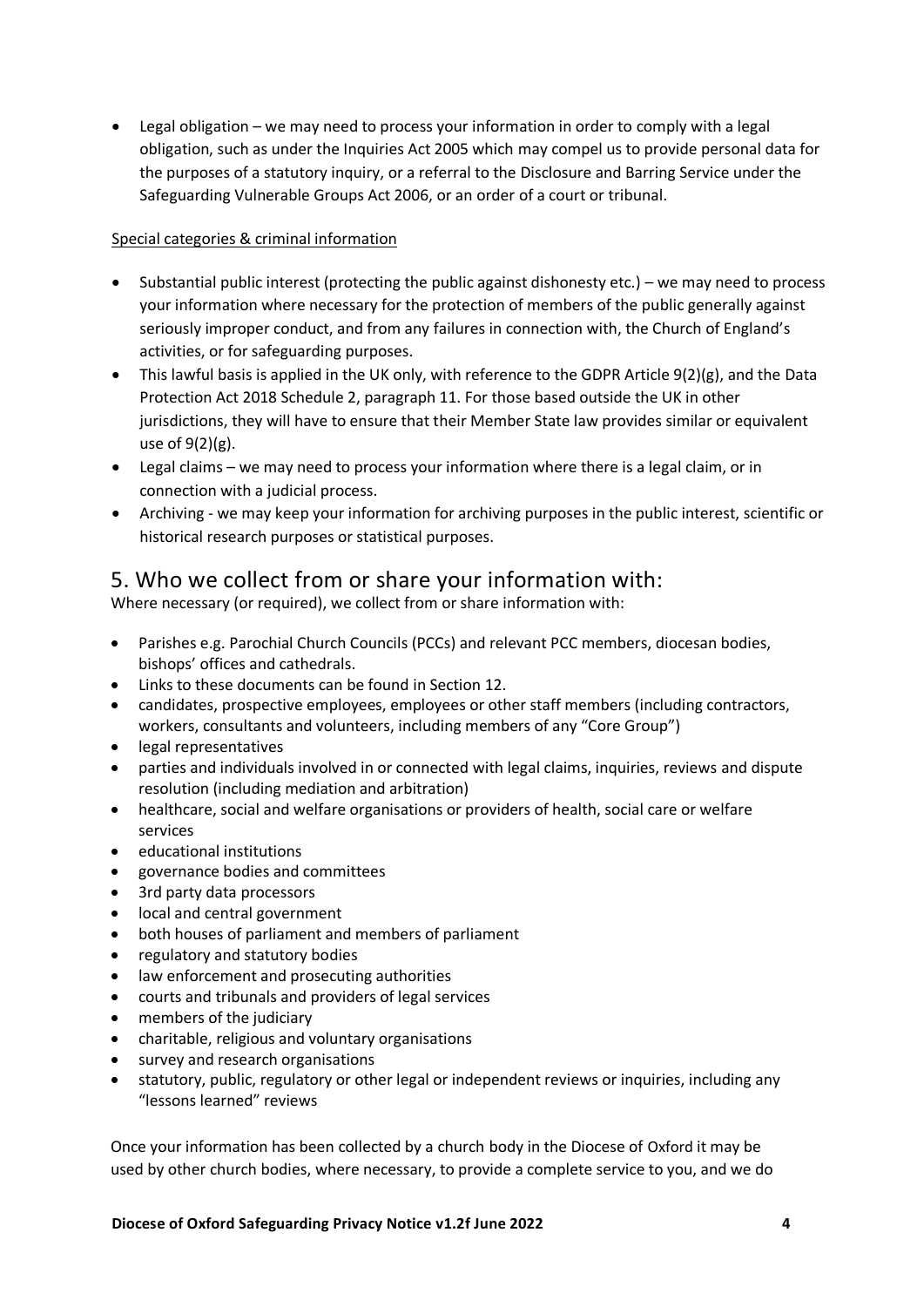this on the lawful bases listed above. It is for this reason that we link your information together, for example, to save you providing your information more than once. Information shared with other church bodies will be shared in accordance with the Church of England Information Sharing Framework and Agreement.

## **7.** Your personal data will not be sent to countries outside the EEA without your consent, and with necessary safeguards.

Church bodies within the Diocese of Oxford will not share your information with countries outside of the UK or EEA without your consent and necessary safeguards.

## **8.** How long do we keep your information?

Data is destroyed immediately when cases cease to be active or in accordance with timescales shown.

- Clergy 70 years from date of cleric's death $^{[1]}$ .
- Lay Church Officers (Someone who is appointed to role on behalf of the Church whether they are ordained or lay – paid or unpaid e.g.: Churchwarden, Parish Safeguarding Officer & volunteers.) – 75 years following end of role<sup>[2]</sup>. (Safeguarding Record Retention, Church of England, 2017).

#### **Destroying data**

- Unwanted documents are shredded
- Electronic data is deleted
- Hard copies are shredded.

## **9.** Security

We are committed to ensuring that your personal data is secure. We limit access to data on a need to know basis and test our security practices and technologies.

Employees and temporary workers are required to follow policies and procedures and complete mandatory training to understand data protection and information security.

If a data breach does occur, we will do everything in our power to limit the damage. In the case of a high-risk data breach, and depending on the circumstances, we will inform you about the breach and any remedial actions to prevent any further damage. We will also inform the Information Commissioner's Office of any qualifying data breaches.

# **10.** Automated Decision Making

Your personal data will not be used for any automated decision making without access to human intervention.

<sup>[1]</sup> See ['Personal Files Relating to Clergy'](https://www.churchofengland.org/sites/default/files/2018-08/Personal%20Files%20Relating%20to%20Clergy%202018%20Edition.pdf) page 10 paragraph 34 (May 2018)

<sup>[2]</sup> See 'Safeguarding Record Retention', Church of England (2017)